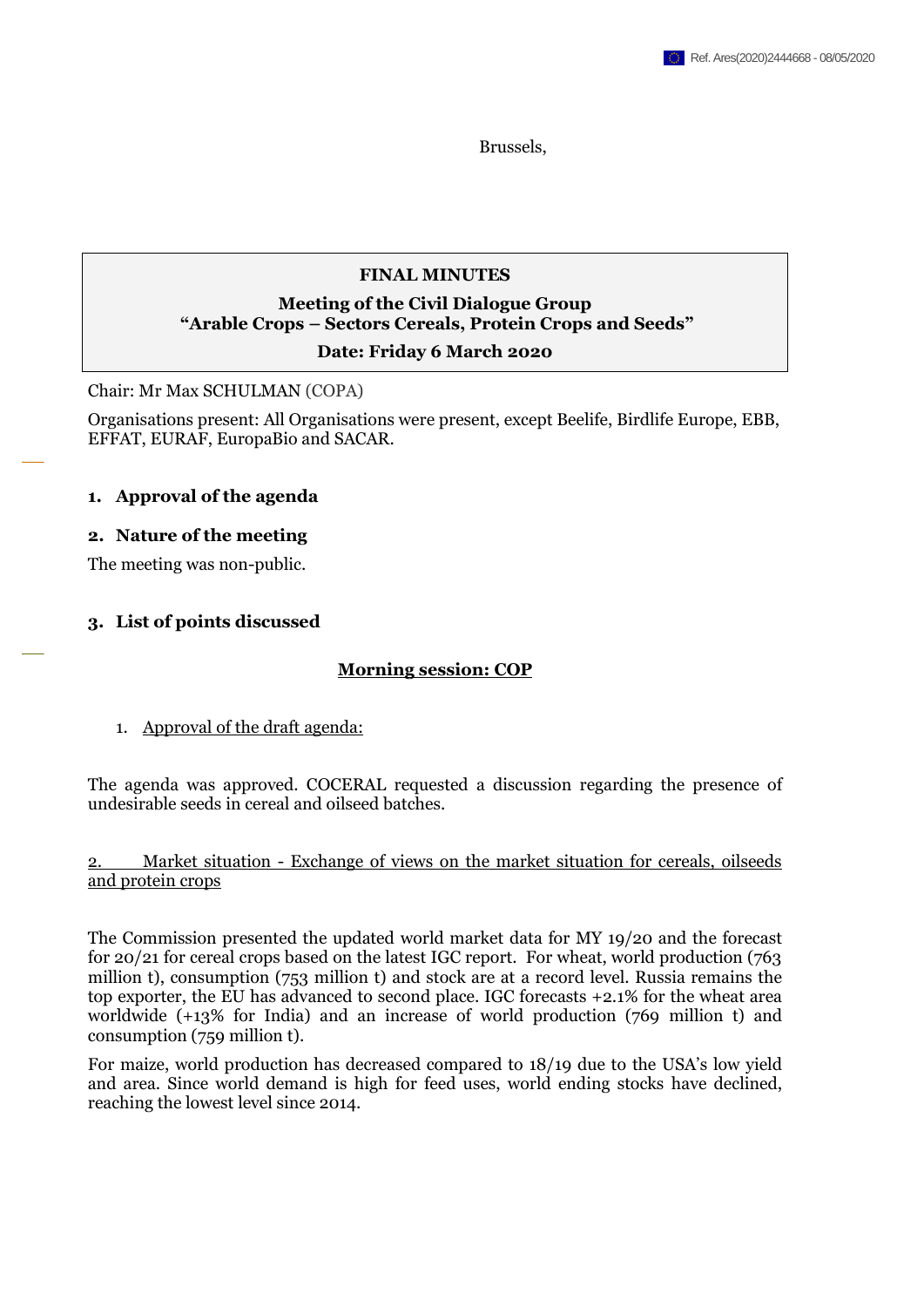For barley, world production is at a record level with 157 million t due to good crops in Russia and Ukraine. World consumption is 152 million t and the ending stocks are 30 million t. For 20/21, IGC forecasts -0.9% for the area.

The Commission presented the evolution of prices for each type of cereal and the export/import data. The Commission presented the revised production forecasts for 2019 and an updated balance sheet 19/20 for the EU 27+UK. The Commission indicated the sowing area for 20/21 for some Member States.

Reacting to the Commission's presentation, COCERAL confirmed that EU should be achieving 30 million t of wheat exports. CEPM confirmed that according to the EU balance sheet the EU should import 20 million t of maize. The EU has been the world's largest importer of corn for 3 years.

The Commission presented the world and EU market situation for oilseeds on the basis of a report by USDA. The 19/20 world oilseeds production is estimated at 577 million t, compared to 597 million t for MY 18/19. World soybean production is below consumption and the  $19/20$  final stock is 99 million t, the level of 2017. For MY 20/21, USDA is forecasting a 12% increase in area and 14% in production. The world price should decline after COVID-19 and Argentina has decided to increase of export taxes from 30% to 33% for larger exporters (more than 1000 t). Rapeseed prices are following a downward trend. The Commission presented updated figures for cultivated area and production for MY19/20 and the import/export figures. Imports of rapeseed have increased by about 30%. The Commission presented an updated balanced sheet for oilseeds, oil and meal.

Reacting to both presentations, COPA commented on the weather situation, the lack of frost in the Nordic regions, the drought in Southern Europe and the excessively wet conditions in several Member States. Spring sowing will be delayed as well as fertilisation of winter crops. Pressure from pests and diseases will increase because of the warmer winter conditions. Spring conditions will affect the crop output. The CHAIR underlined that farmers need a toolbox to protect their crops.

FEDIOL noted that China is influencing the world market. The palm oil price is higher than soy and was shifting trade flows. Logistical disruption resulting from COVID-19 in China has affected the world oilseed complex. However, it seems as though rapeseed will be able to escape the downward trend. China has been buying EU rapeseed as result of the Chinese-Canadian political dispute.

FEDIOL asked how one was supposed to combat undesirable seeds in batches of oilseeds (Ambrosia) if farmers had less access to herbicides, according to the upcoming Farm to Fork Strategy. As the ban on neonicotinoids has had a negative effect on the domestic production of rapeseed, FEDIOL questioned the EU's level of rapeseed production if less PPPs are used.

COPA acknowledged that the reduction of PPPs is posing problems. The ban on neonics for seeds coated with dangerous PPPs has been replaced by aerial spraying of other less dangerous PPPs with higher volumes and now the Commission is imposing a reduction target for PPPs on us. A representative of COPA pointed out the risk of all PPPs being phased-out. He mentioned a recent study of INRA on « **Place des agricultures européennes dans le monde à l'horizon 2050 Entre enjeux climatiques et défis de la sécurité alimentaire mondiale »** released in February 2020. This study suggests that European citizens adopt a new "healthy" diet, which is not defined. The Commission is also promoting changes in diets. But are we going to ask the consumers about their opinion on a change of nutritional recommendations? In France, some ideas are being floated about a social security system for food. Are we going to start rationing food in Europe? A representative of COPA said that in dry conditions, it is possible to limit the use of herbicides. However, without insecticides, it is not possible to grow rapeseed. The proposed PPP reduction target is not based on a scientific approach and COPA cannot accept such a proposal.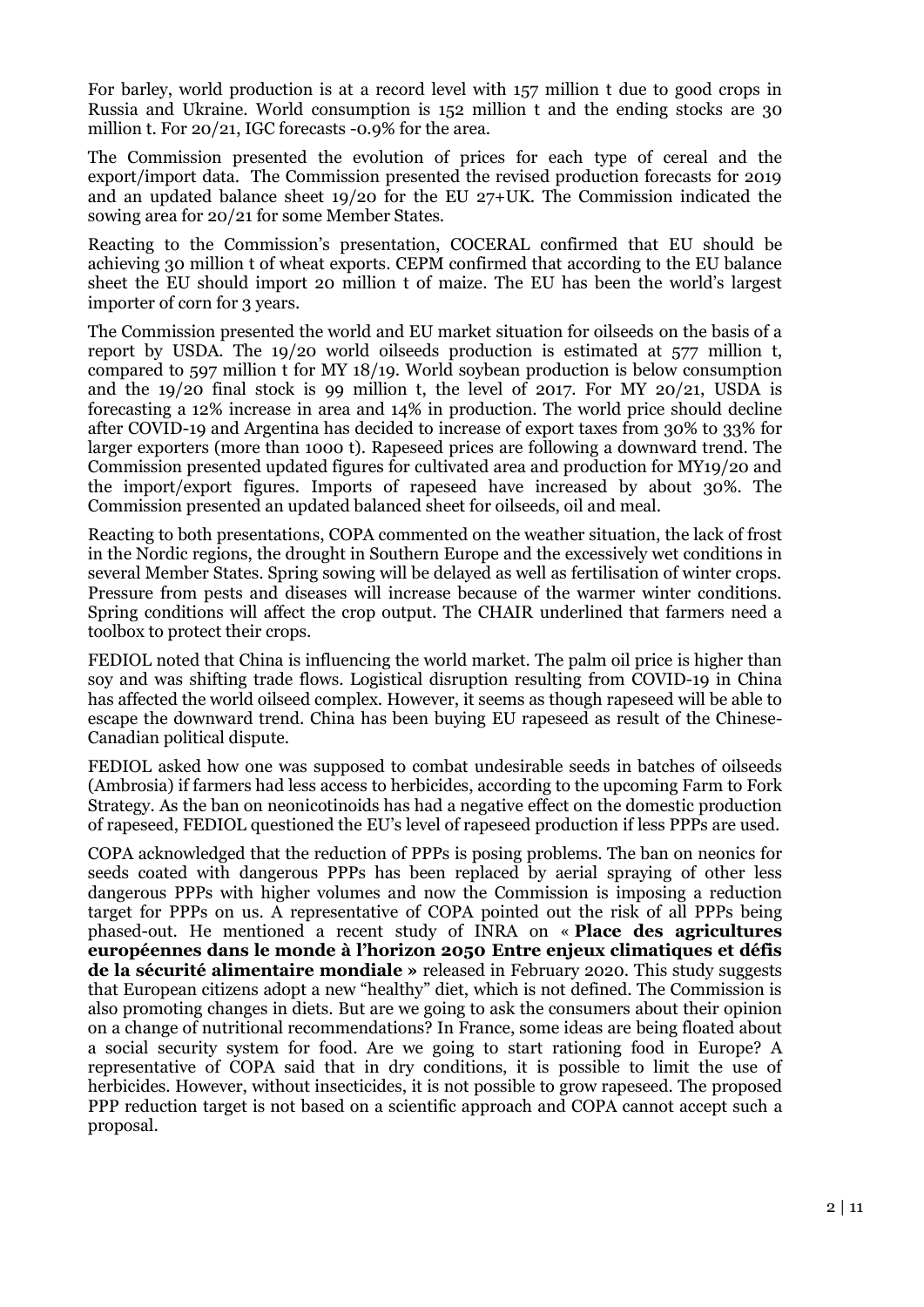PAN Europe pointed out that alternatives to pesticides do exist, based on management methods that reduce pest and weed pressure. Examples include crop rotations, agroforestry, polycropping systems and silvo-arable-pastoral systems. PAN Europe stressed that the economics of these systems are becoming increasingly attractive because of their much higher resilience to the extreme weather events brought by global heating. PAN Europe recommends that the CGDs make more room for expert presentations on these systems and their economics, such as the one foreseen but regrettably not shown in today's agenda. PAN Europe asked for the debate on pesticide use reductions to be done as part of point 3.

IFOAM indicated that yields are lower in organic farming but organic farming has proven that it is possible to produce with alternative production methods.

FEDIOL questioned the Commission on the decision of the French Conseil d'Etat regarding herbicide tolerant sunflower varieties. The COM replied that the COM does not comment on national decisions. DG SANTE is conducting a study on NGTs.

A representative of COPA underlined that the outcome of this decision is problematic, the precautionary principle is enshrined in the French constitution and the French constitution could be revised to incorporate climate change. Therefore, such tendencies may prove to be persistent.

The CHAIR asked the COM about the next initiative on plant protein.

The COM said that the livestock sector is glad that forage has been included in the EU protein balance sheet. The CHAIR reminded those present that the yield of protein crops is unstable and once the farmers have incurred losses, they do not take the risk a second time. Protein crops have a role to play in crop rotation.

COCERAL asked the COM if there are Commission guidelines regarding the treatment of grains stemming from ASF areas. No answer was given at the meeting.

#### 3. Risk management tools for maize crops

The agenda foresaw a presentation by an expert from of PAN EUROPE to be delivered by video conference because of travel restrictions. A technical problem meant this was not possible in the morning. This presentation, which is appended to these minutes, details a risk management scheme in Veneto that has allowed maize growers to reduce their pesticide use by 95% on 43,000 hectares of maize, without any significant reductions in income for the farmers involved.

The CHAIR indicated that the speaker will be invited to the next CDG "Arable Crops – Sectors Cereals, Protein Crops and Seeds" to make a presentation. PAN Europe stressed that enough time should be foreseen for a detailed discussions.

## 4. Role of plant proteins

This item was discussed under item 2.

## 5. Tools for fertiliser management

A representative of Fertilizers Europe gave a PPT presentation. 40% of the nutrients applied is lost in the environment. Therefore, tools are needed to improve the efficiency of fertiliser use. These tools are beneficial for farmers and the environment. The primary objective is food security. This can only be achieved if crops are managed with a balanced plant nutrition. In order to achieve economic benefits for farmers and to avoid losses to the environment the use efficiency of applied nutrients must be improved. For the most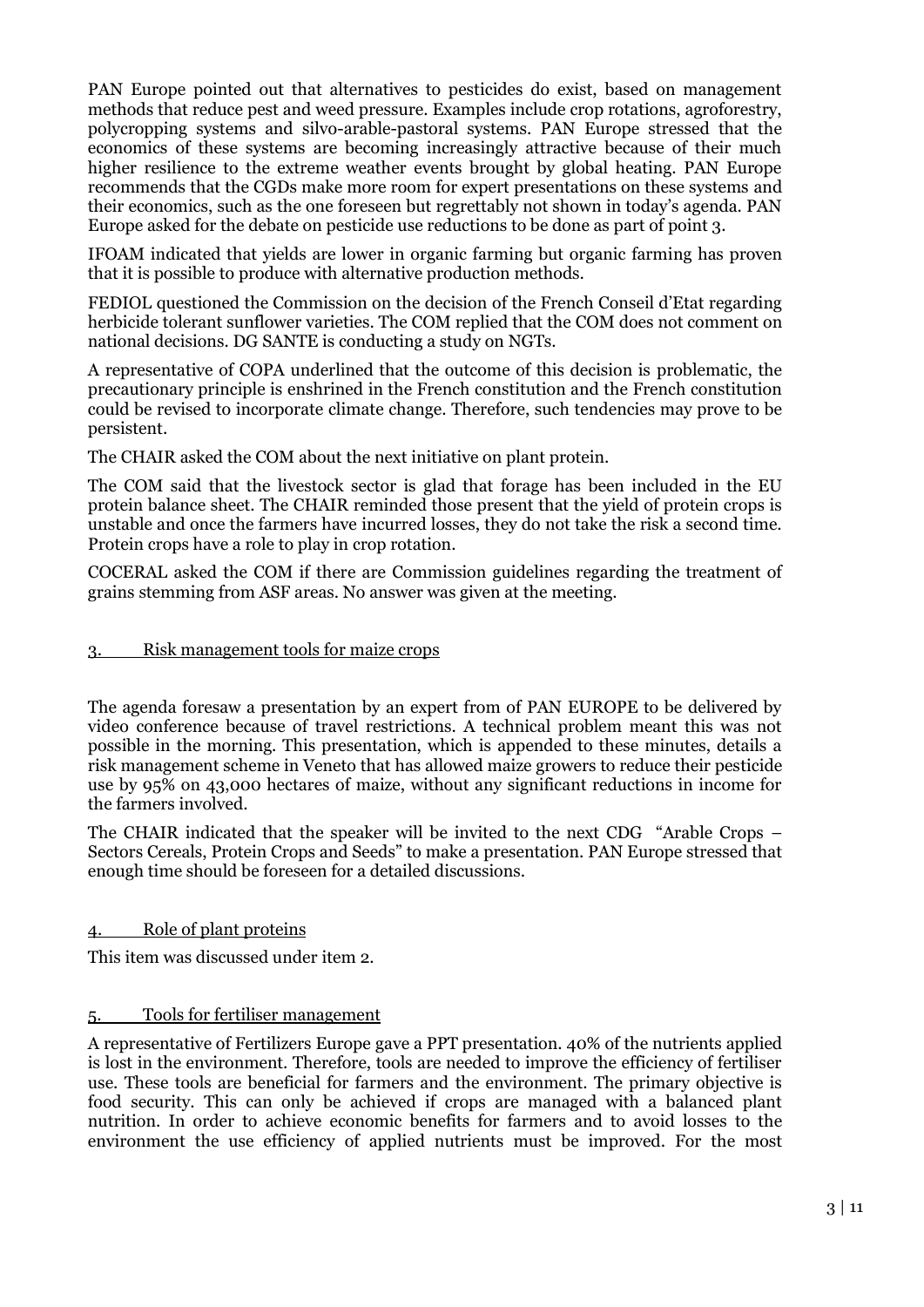important nutrient N scientist promote the NUE concept (Nitrogen Use Efficiency). Fertiliser Management Tools help to improve this NUE value.

COPA reminded everyone that the way of using fertilisers has greatly changed how the dosage of Nitrogen is fractionated for cereals. This is thanks to tools for decision-making support and mapping of soils, e.g. FARMSTAR by Arvalis in France. As far as mid-term solutions are concerned, farmers are placing great hope in research into microbiota and microbial life in soil. The challenge when using precision fertilisation is that the yields are not known before harvesting. Precision fertilisation should be the objective. The approach of setting an arbitrary target for reducing fertilisers is stupid. Precision fertilisation contributes to reducing GHG emissions, fertiliser leakage into water, and is beneficial to farmers.

ECVC welcomes the progress made with new technologies but believes that crop rotation cycles should be longer and that old cereal varieties require less fertiliser to produce good yields.

EEB welcomes the positive progress regarding fertiliser management tools and made three remarks: The EU should not export to the world markets, resource efficiency needs to improve because resources are limited (nitrogen from fossil energy and P from rocks), reconciling livestock and crop production on farms.

A representative of COPA reacted by raising the issue of the societal acceptability of livestock farming, which has become a problem for urban society.

A CEJA representative explained the positive outcome of a pilot project in Spain aiming to optimise fertilisation. He believes that the way forward is in new plant varieties and fertiliser use optimisation.

IFOAM pointed out that the population could be fed with less meat and that organic farming is capable of supplying enough food. Farming must become more attractive for young people.

The CHAIR underlined that organic farming can equally benefit from fertiliser management tools.

CEJA reacted to IFOAM's view: organic farming cannot produce enough to feed the world's growing population.

COGECA said that the EU couldn't ignore the growth of the world population and the increasing demand for agricultural commodities. We have to change the production model and produce more with less. Spain is an importing country of cereals and oilseeds. With more organic production, the imports will increase much more and there is no level playing field between the different production standards (environmental and social standards and deforestation). Farmers need access to progress from science and innovation.

The CHAIR said that we need access to new technologies to improve yields and quality and to reduce the environmental impact.

Fertilizers Europe thanked the participants for the comments. Mineral fertilisers complement organic fertilisers. The mineral fertiliser industry is already working on the principle of circular economy but need more time to adapt. Fertiliser management tools have a role to play.

#### 6. Contaminants: update on ergot, ergot alkaloids and opium alkaloids

DG SANTE reported on the state of the debate on ergot sclerotia, ergot alkaloids and opium alkaloids in food, and mentioned that discussion is ongoing with Member States on possible guidance levels for ergot alkaloids for feed and a possible related lowering of the current maximum level for rye ergot in unground cereals destined for feed.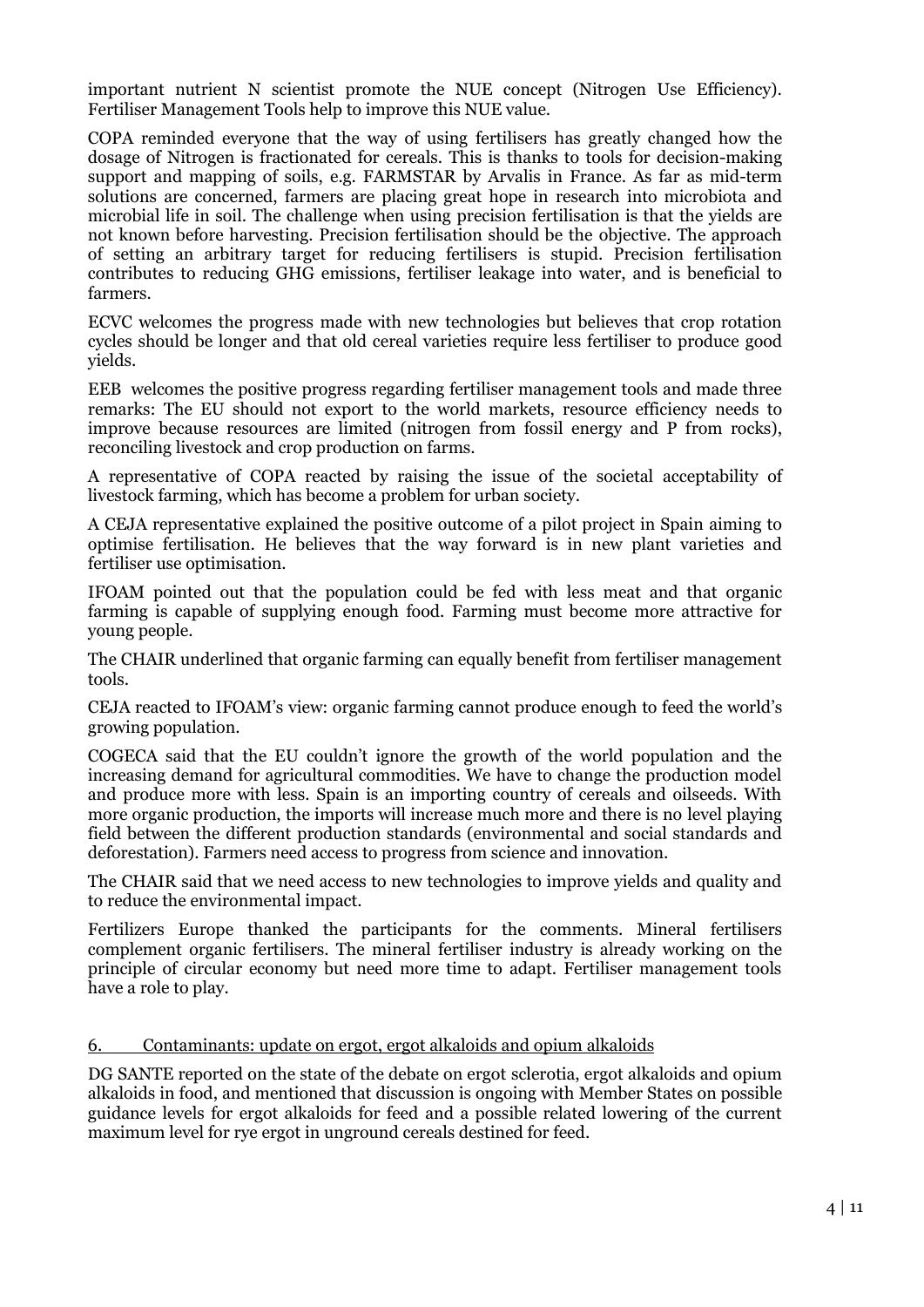COPA called into question the regulation because all the measures that farmers are advised to take in order to reduce ergot (use of certified seeds, weed controls, ploughing, shredding the edges of fields) do not seem to be in line with other policy objectives such as preservation of biodiversity, avoid erosion, reduce dependency of pesticides, ….

DG SANTE acknowledged to be aware of this challenge and stressed the need to find a right balance ensuring a high level of human and animal health protection while pursuing the other policy objectives.

COGECA pointed out the challenges regarding the detection limit for residue levels in light of the ban of Chlorpyriphos and Chlorpriphos-methyl.

DG SANTE took note of these challenges and will inform the responsible unit.

#### 7. The Farm to Fork Strategy and the European Green Deal

DG AGRI informed those present about the upcoming Farm to Fork Strategy and the role the CAP national plans will play in reflecting this strategy.

COPA noted that the Farm to Fork Strategy includes imposing brutal measures on primary producers. COPA asked what enforcement measures would look like? And how will IFOAM enforcement measures affect European consumers?

IFOAM stated that without a political signal, the growth of organic farming should achieve 12 to 15%. In public canteens, the rate of organic food/meals should reach 20%.

COPA argued that promoting an increase in the supply of organic products removes the market premium for these products, which has a negative impact on organic farmers' incomes, and the smaller farmers will pay the price for this move towards organic. Regarding the pesticide reduction target: how will the baseline situation be defined? How would one avoid Danish farmers, who were pioneers of environmental protection, being penalised? How is PPP use to be reduced further?

The Commission responded that it would not be imposing an increase of organic supply because the ambition will be translated via the CAP national plans on the basis of a SWOT analysis. Differences between Member States are therefore being taken into account. The targets are long-term political targets. In the proposed CAP reform, greening is going to change and eco-schemes follow a bottom-up approach and they are voluntary for farmers. The Commission will not tell consumers how and what to buy, it will only guide trends with recommendations for diets, guidelines for public procurement and more transparency on what farmers do through labelling.

COPA said that farmers want to be environmentally friendly but need to be compensated. The MFF proposals do not maintain an appropriate budget for the CAP post 2020. We could hope for an increase in commodity prices, but imports of products with lower production standards are increasing, and this approach is pushing prices down.

PAN EUROPE recalled being in favour of a 80% reduction target in pesticide use, not risk, by 2030. PAN Europe also recalled that to ensure the needed change in the agricultural system it is crucial to integrate new stakeholders in this exchange that EU citizens trust. This has been done in a referred to a recent Eurobarometer survey on food safety survey on the trust in farmers and called for an 80% target for PPP reduction. PAN Europe also recalled that many interventions that reduce environmental impacts have a positive impact on farmers' bottom lines, in that they reduce input costs, boost resilience to adverse events, and generate higher value addition.

IFOAM requested a true cost accounting system.

CEJA expressed their concern about the PPP and fertiliser reduction targets and organic farming and their impact on farm productivity. How will the increased costs be compensated, taking into account imports from countries with lower standards? The targets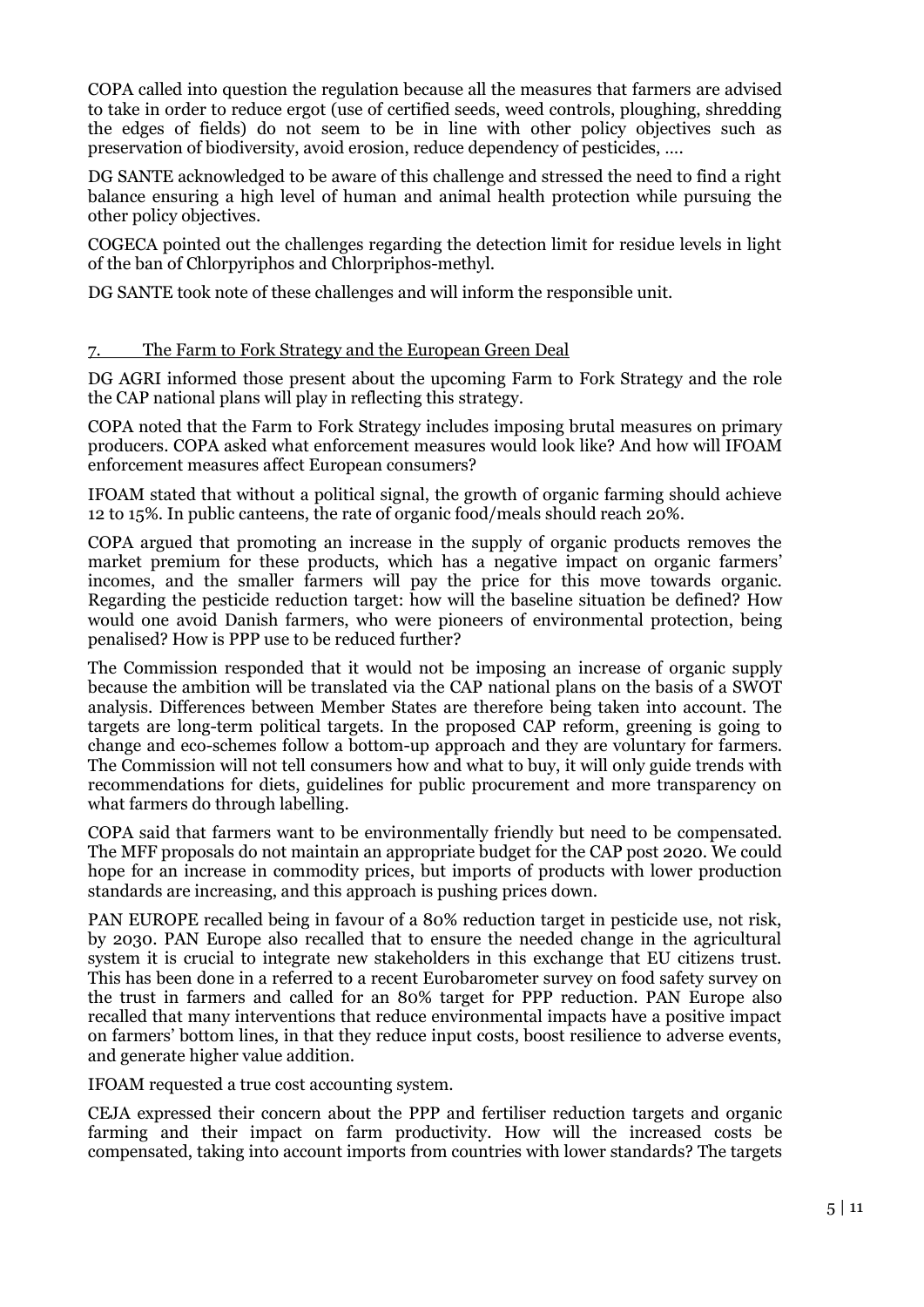must be based on science. Has the COM calculated the impact of the targets on the EU cereals balance sheet?

A representative of COGECA said that EU agricultural productivity is expected to decrease and imports to increase. How will the EU diversify its own production and its import origins? Are agricultural commodities covered by the scope of the carbon border adjustment mechanism? Will the Farm to Fork ambitions be taken into account in the bilateral agreement? The timeframe of the Farm to Fork Strategy is too short for agriculture to adapt.

ECVC called for organic and conventional farming to be put on equal footing as far as certification is concerned.

A representative of COPA explained that the organic products produced in his country are exported to neighbouring countries because the size of the domestic market is too limited. The EU must not accept imports with lower production standards. In view of the debate on reducing PPP usage, he requested a ban on the use of copper and sulphur.

The Commission could not answer detailed questions as long as the F2F strategy has not been published. Regarding international aspects, the EU must comply with WTO rules. As far as the true cost system is concerned, labelling can help to increase transparency on production methods and externalities. Public support is available to help with conversion to organic production. As far as the scientific approach for the reduction target for PPPs is concerned, an impact assessment is required for a legislative proposal. Regarding the CAP national strategic plans, each Member State is facing challenges, but these differ from one Member State to another. There is an intense debate on indicators in the Council.

8. A.O.B

## **Afternoon session: SEEDS**

#### 1. Approval of the draft agenda

Approved. PAN Europe did not take part in the afternoon session, and comments below therefore does not reflect PAN EUROPE point of view.

#### 2. Market situation for seeds

COPA: Higher demand for spring cereal varieties as a result of wet autumn conditions that disrupted winter cereal sowings. In addition, winter cereals may be replanted with spring varieties due to excess wet winter conditions in certain Member States. Enough spring and malt barley and oat in Nordic countries. Ireland is on the lookout for spring wheat. Milling spring wheat available but farmers want a good price for it. For legumes and grass, stocks are available. For Brassica, need of imports from New Zealand. No problems with supply for spinach and carrots. Organic seeds are available in certain Member States but in other Member States, organic farmers are using conventional seed.

CEPM: maize for seeds. Last year 92% of the production target had been achieved but stocks are available. CEPM forecasts an increase of 2 to 3% of maize due to decrease of winter cereals. For seed, CEPM forecasts +12% of the area of maize for seeds in MY 20/21.

FEDIOL heard about a shortage of sunflower seed.

IFOAM supports the provisions for organic seeds and organic heterogeneous material in origin farming regulation 2018/848 and expects that the new database will ensure use of organic seeds is successful.

ECVC mentioned that farmers can exchange their seeds. Farmers who belong to programmes for the in-situ conservation ECVC commented varieties that are not registered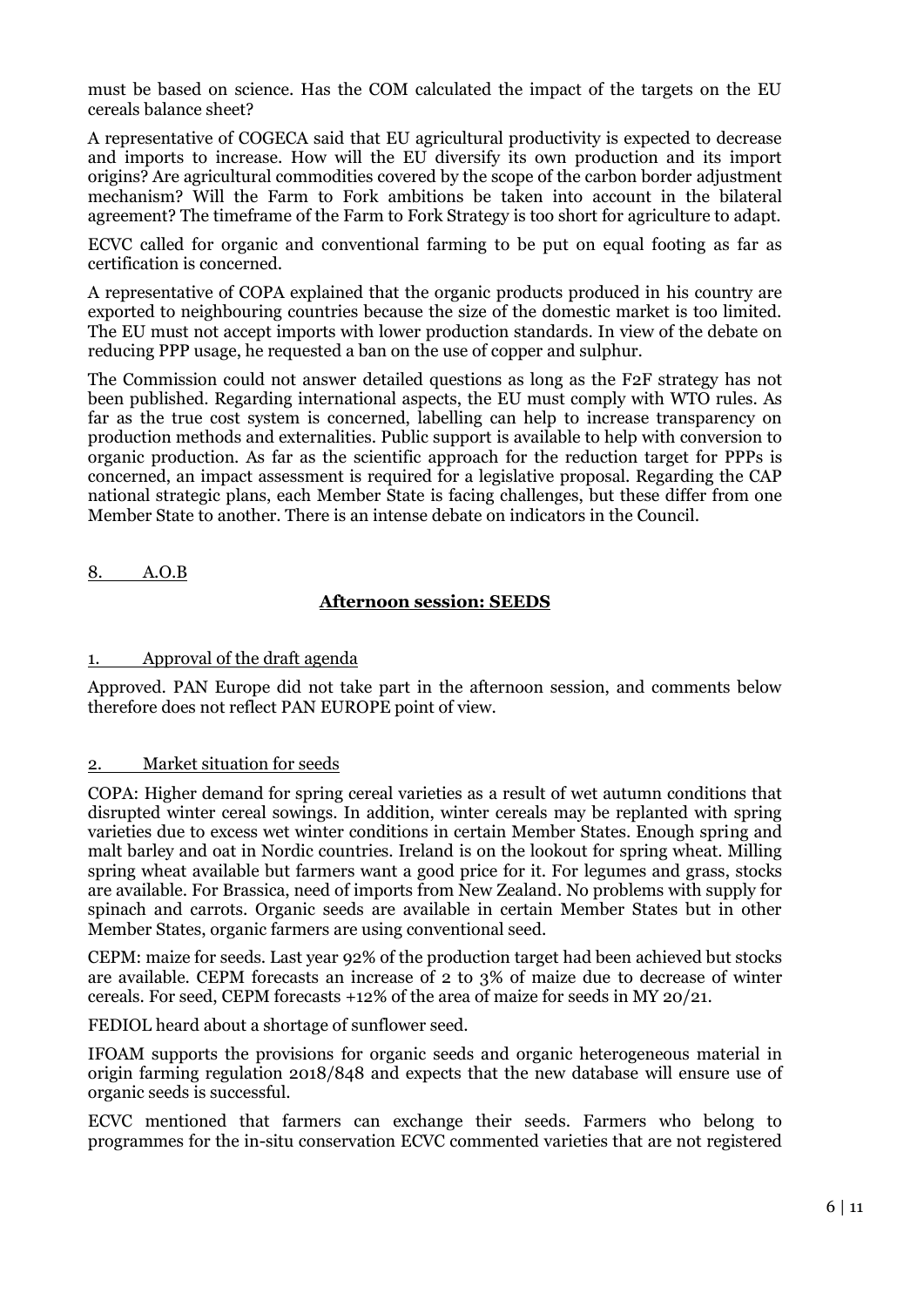in the catalogue use this approach. Organic legislation prohibits the exchange of seeds which are not registered in the catalogue. Organic seeds regulated under Directive 2018/848 should not be regulated by the seed control authorities but by organic certification bodies.

COPA: farmers can use seeds obtained from certified seeds under the provisions of the CPVO and Farm Saved Seed. In Denmark, the rebate for royalties has been rescinded. Farmers who use seeds obtained from certified seeds have to pay 100% of the certified seed royalties.

The CHAIR concluded that seed quality and plant health are an issue for organic and conventional seeds.

## 3. Organic farming regulation: organically bred varieties and temporary experiments

DG SANTE explained the different approaches to support organic plant propagating materials under organic regulation 2018/848. The draft rules governing the production and marketing of plant reproductive material from organic heterogeneous material is currently being discussed. Under the seeds law, temporary experiments for heterogeneous materials are being conducted in order to look into DHS and VCU test derogations to support organic under the Seeds marketing directives.

IFOAM thanked and voiced its support for the Commission.

ECVC: organic seeds which are not certified cannot be listed in the organic database. ECVC requests allowing the registration of organic seeds that are not certified in the organic database of the Member States. The interest of the heterogeneous material is its diversity which favours its capacity to adapt quickly to the local conditions of culture. But if the heterogeneous material contains patented traits, farmers will not be able to use the seeds from their harvests to adapt it to their local growing conditions. What are the rules regarding the use of seeds from heterogeneous material by the farmers?

DG SANTE answered that only certified seeds can be sold to farmers. This applies also to organic seeds, which must be certified. Heterogeneous material obtained through essential biological processes cannot be patented.

COPA argued that there is a high demand for seed patent applications. It is not possible to distinguish whether they are natural or man-made. EPO must understand and change its position regarding the non-patenting of seeds.

There is a lot of internal debate on NGTs at the Commission in the context of the Farm to Fork Strategy.

## 4. Presentation and exchange of views on amendments to the seed laws

DG SANTE mentioned the history of the dossier. In the context of Better Regulation 2008- 2013, the new seed law was initially proposed by the Commission in 2012 and failed. The Commission withdrew its proposal in 2015. In November 2019, the Council requested the Commission to submit a study on the options for updating the existing legislation on the production and marketing of plant reproductive material by 31 December 2020. The Council requested the Commission to submit a proposal, if appropriate in view of the outcomes of the study, or otherwise to inform the Council of alternative measures required as a follow-up to the study. The Council agreed upon compromise recommendations under the Greek presidency in 2014.

A representative of COPA requested working on a carbon footprint VCU test.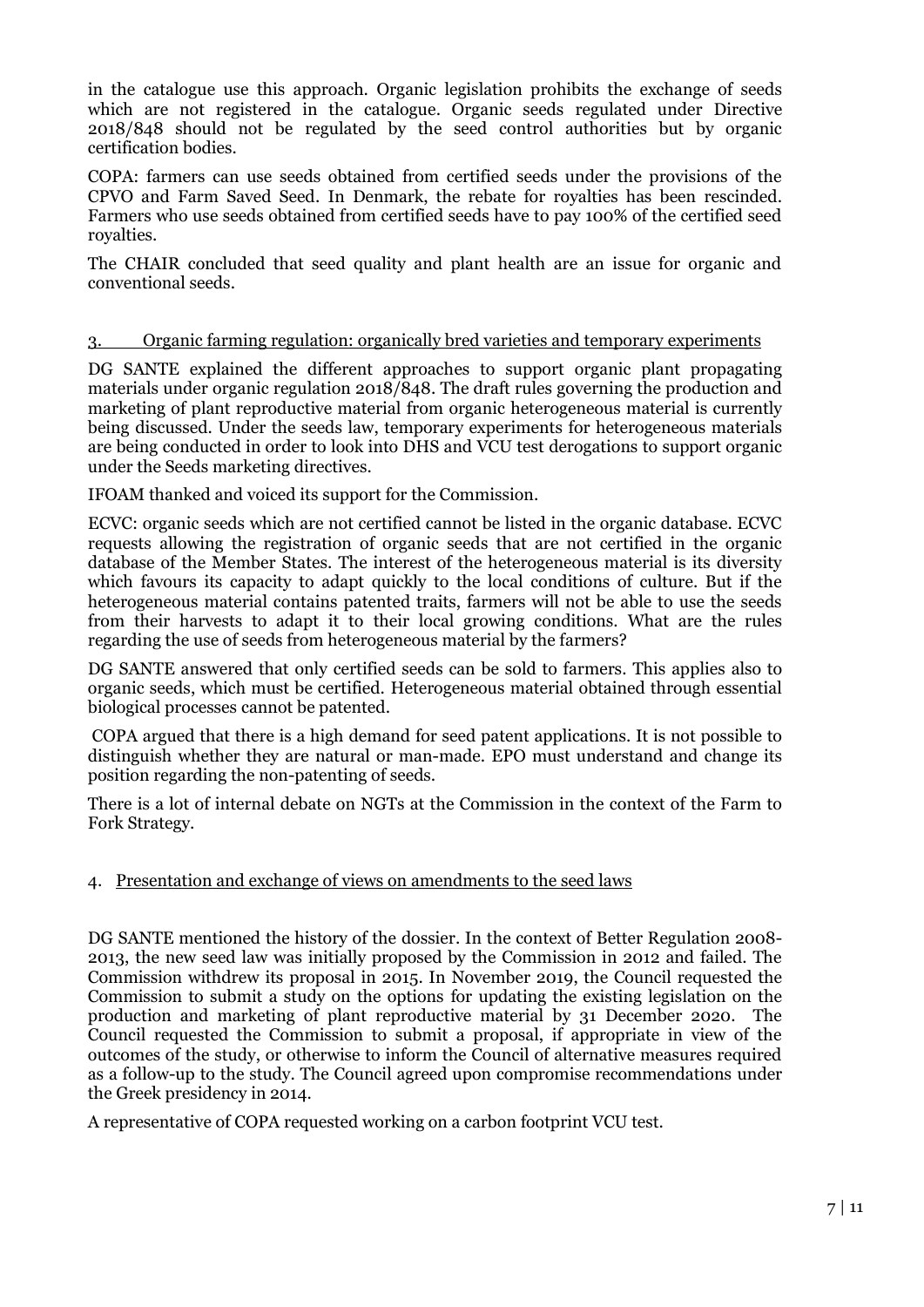#### 5. New genomic techniques:

#### a) Farmers' needs and demands for the breeding sector

COPA explained the needs of the European farmers. Farmers do not know about new genomics techniques, but they know their needs. They need plants adapted to climate change, resistant to fungi and insects because of the reduction of PPPs although PPPs helped us resolve many problems but the insects became resistant to PPPs. The plants also need to be capable to respond to the special demands of industries and have a better yield because of the need to feed a growing population and replace fossil fuels as part of the bioeconomy. Society needs more cereals to meet the vegan demand. The yields of cereals are stagnating in the EU. We need a dedicated plan to address this. Thanks to CPVO, the EU has higher wheat yields in comparison to the USA because the CPVO is not blocking access for competitors. In the EU, there are significantly more family breeders than in the USA. In the USA, seeds are protected by the patent systems, which prevents competition between breeders. Within 2-3 years, the EU could import soy obtained with NBT because the border control authorities would not be able to detect it due to the lack of detection methods. European farmers need fair competition with the rest of the world. New mutagenesis techniques do not pose problems. European farmers do not want to patent seeds. European farmers rely on having breeders in all of the EU's regions in order to have access to seeds that are well adapted to the local conditions. There are organic farmers who do not want to use seeds obtained by NGTs and they must have the right to choose the kind of seed they want to sow. We should elaborate a carbon footprint test as part of the VCU because the carbon emissions will have to be declared on the label.

The CHAIR: farmers need new varieties to be able to respond to societal demands, climate change, and specific needs.

FEDIOL: Oilseed rape (OSR) production based on PPPs will not be possible in the future. Will new OSR varieties be able to maintain the EU production level?

ECVC commented that certified varieties are not heterogeneous and not able to adapt to huge variations in the climatic conditions. The certified varieties are bred to be used together with PPPs. In order to allow for an adaptation to climate change, heterogeneous material would require better performance. ECVC requested that the breeders of farmers' seed should receive the same level of support as the selection of the breeders of certified seeds in terms of private and public financial investment aid. If no effort is made regarding heterogeneous material, farmers will not have the varieties that are needed to adapt to climate change.

IFOAM agrees to granting farmers privileges, opposes patenting of seeds, supports fair competition and calls for strengthening border controls. IFOAM requested more flexibility regarding VCU testing for organic varieties.

The CHAIR underlined that there are many family breeders in the EU who had survived thanks to CPVO.

COPA: the seed law proposals were scrapped in 2013 because of organic heterogeneous material. It is possible to test heterogeneous material regarding DUS, with the exception of U. in DK, we test for S.

ECVC agrees that farmers need the strongest local varieties, if possible organic and nonorganic. However, we need a description of the varieties.

COPA responded to FEDIOL that OSR varieties with white flowers are currently tested to avoid certain insects, which are attracted by the yellow colour of the OSR flowers. The placing on the market is slowed down because of red tape.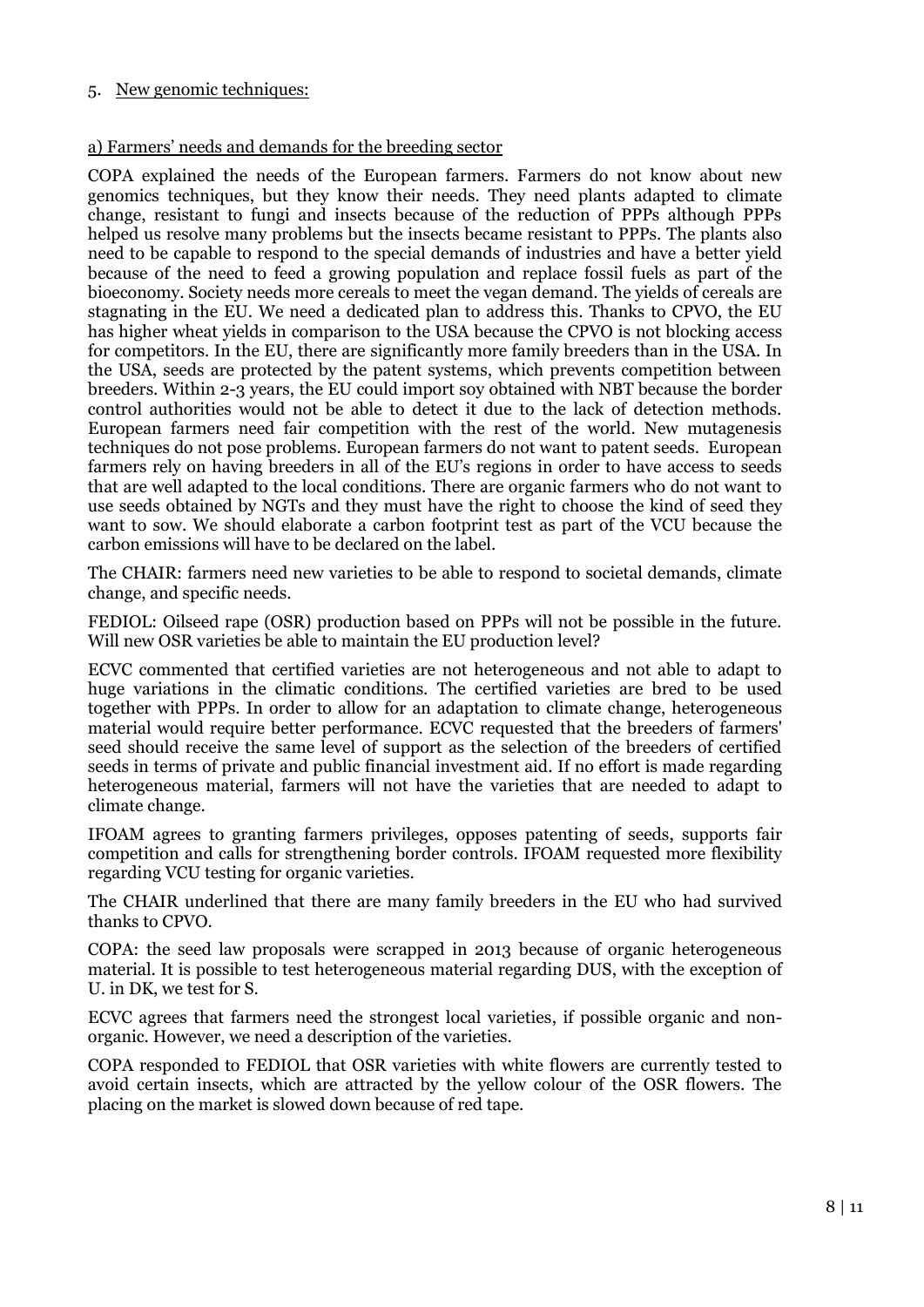The CHAIR called for investments in research and innovation for protein crops. Farmers need a complete tools box, new varieties are only one tool. We need to reverse the downward trend in cereal yields in the EU.

## b) International policy developments and examples:

EUROSEEDS was not present at the meeting due to the COVID-19 outbreak. The point was cancelled.

# 6. Presentation on the operation OPSON IX and the targeted action on seeds

A representative of EUROPOL explained the role of EUROPOL in fighting against illegal seed imports, illegal trafficking and fraud in the seed sector (false labelling). EUROPOL will assemble the customs authority's staff to provide schooling on European seed legislation.

COPA welcomes the work of Europol. Farmers believe in their seed suppliers. There are illegal seeds from Asia entering the EU market. Farmers are paying for seeds which do not provide a good yield and cause plant diseases. These practices must be stopped. COPA thanked the representative of EUROPOL.

ECVC said that industry that claims patents on plant products obtained through NGTs claims they cannot be detected and wondered how patent rights could provide protection. ECVC asked EUROPOL whether they investigate matters regarding counterfeited patents for plant products.

EUROPOL replied that currently checks are carried out on a documentary basis and that DNA analysis have never been necessary before. If they become necessary, by accredited laboratories in the Member States. Europol is limited to fraud on labelling.

The CHAIR asked how EUROPOL goes about launching an investigation. Europol replied that investigations are opened on the basis of reports filed with the police. Farmers must inform local police if they note fraudulent labelling on the market. In the present case, DG SANTE is also involved.

DG SANTE said a network would be established following the present case of illegal seed importation.

# 7. UK/EU future Trade relations

The Commission representative summarised the state of play on three aspects of the relationship between the EU and the UK, namely

- compliance with the Withdrawal Agreement and the Memorandum of Understanding with Northern Ireland, until the end of the transitional period.
- the future relationship between the EU27 and the UK, both parties have published their negotiations mandates and the first round took place in Brussels
- the revision of the tariff quotas set at the WTO. There is no agreement at the moment.

## UK has published a negotiation mandate for a bilateral agreement between the USA and the UK.

IFOAM asked DG SANTE about the situation in the seed sector. DG SANTE replied that the situation of the seed sector will depend on the future agreement between the EU27 and the UK. Varieties registered in the UK would be removed from the Common Catalogue. In order to import seeds from the UK, an equivalence agreement would have to be established between EU27 and EU27. EU27 would have to recognise inspection bodies and tests. However, the approach would depend on the future agreement which is under negotiation.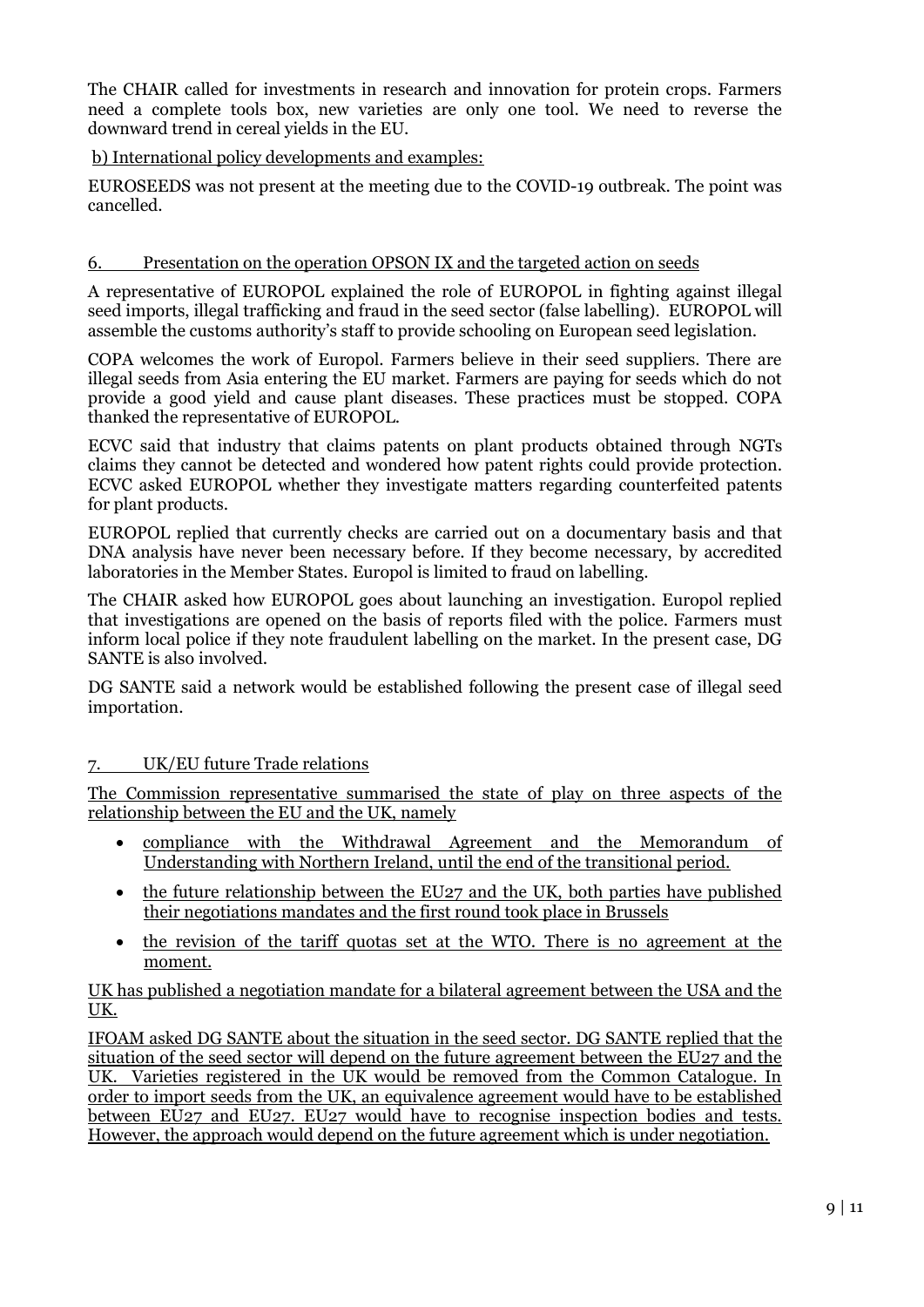COPA asked about the fate of varieties tested in Northern Ireland. DG SANTE replied that they could circulate within the EU27 and that the variety tests should not be moved from Northern Ireland to the continent in case of no deal.

8. A.O.B.

None

# **6. Conclusions/recommendations/opinions**

None

## **7. Next steps**

No next steps

The CHAIR confirmed that the speaker will be invited to the next CDG "Arable Crops – Sectors Cereals, Protein Crops and Seeds" to make a presentation and that it would be given main attention with enough time foreseen for a detailed discussion.

## **8. Next meeting**

The date is not yet fixed.

## **9. List of participants - Annex**

#### Disclaimer

*"The opinions expressed in this report represent the point of view of the meeting participants from agriculturally related NGOs at community level. These opinions cannot, under any circumstances, be attributed to the European Commission. Neither the European Commission nor any person acting on behalf of the Commission is responsible for the use which might be made of the here above information."*